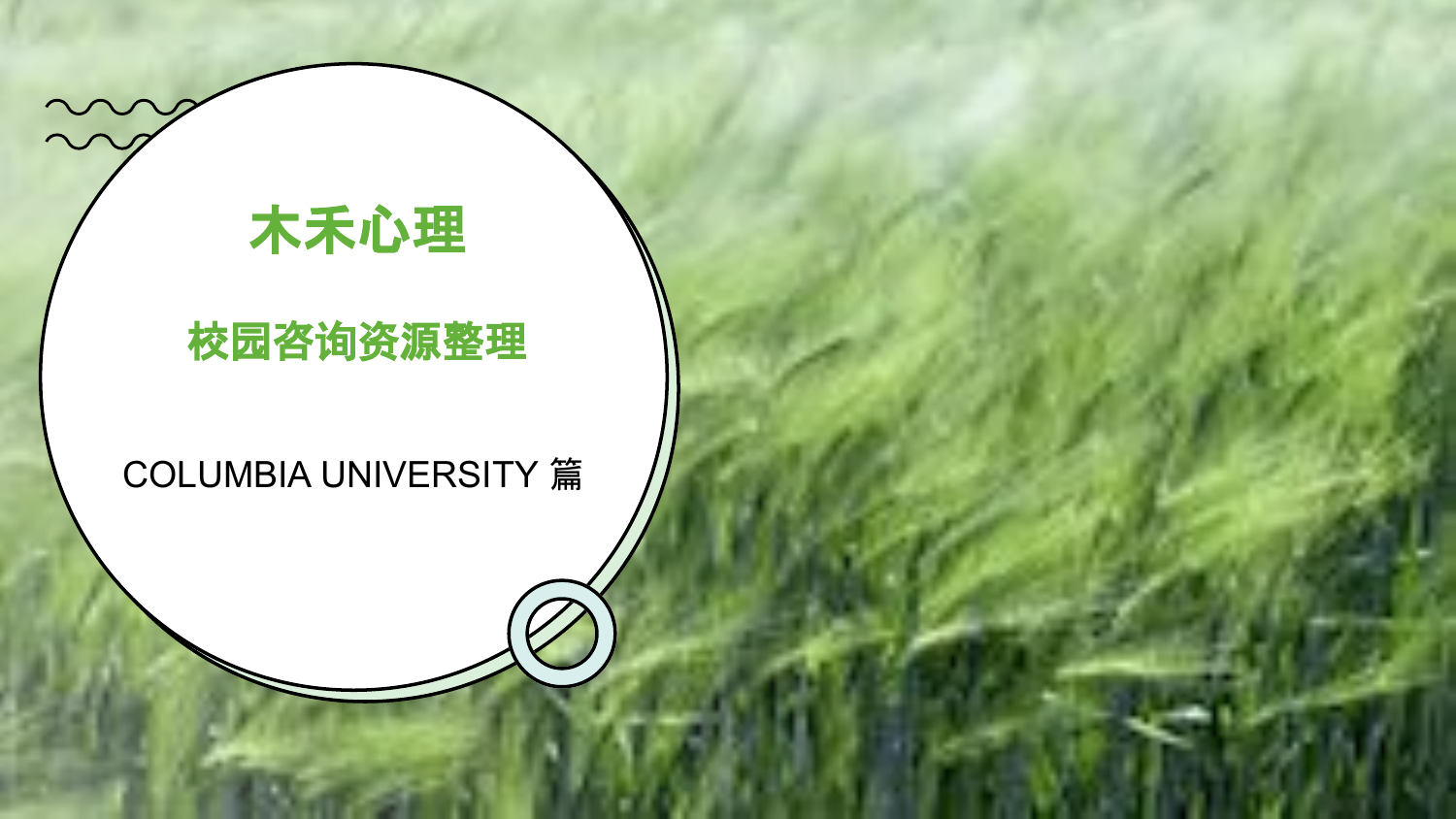<span id="page-1-0"></span>

- 咨询[中心基本信息](#page-2-0)
- •[美国本土服](#page-4-0)务
- •[海外服](#page-7-0)务
- •[Self-help](#page-9-0)
- [Teacher's College](#page-13-0) 独立心理咨询服务
- •保险[与收](#page-16-0)费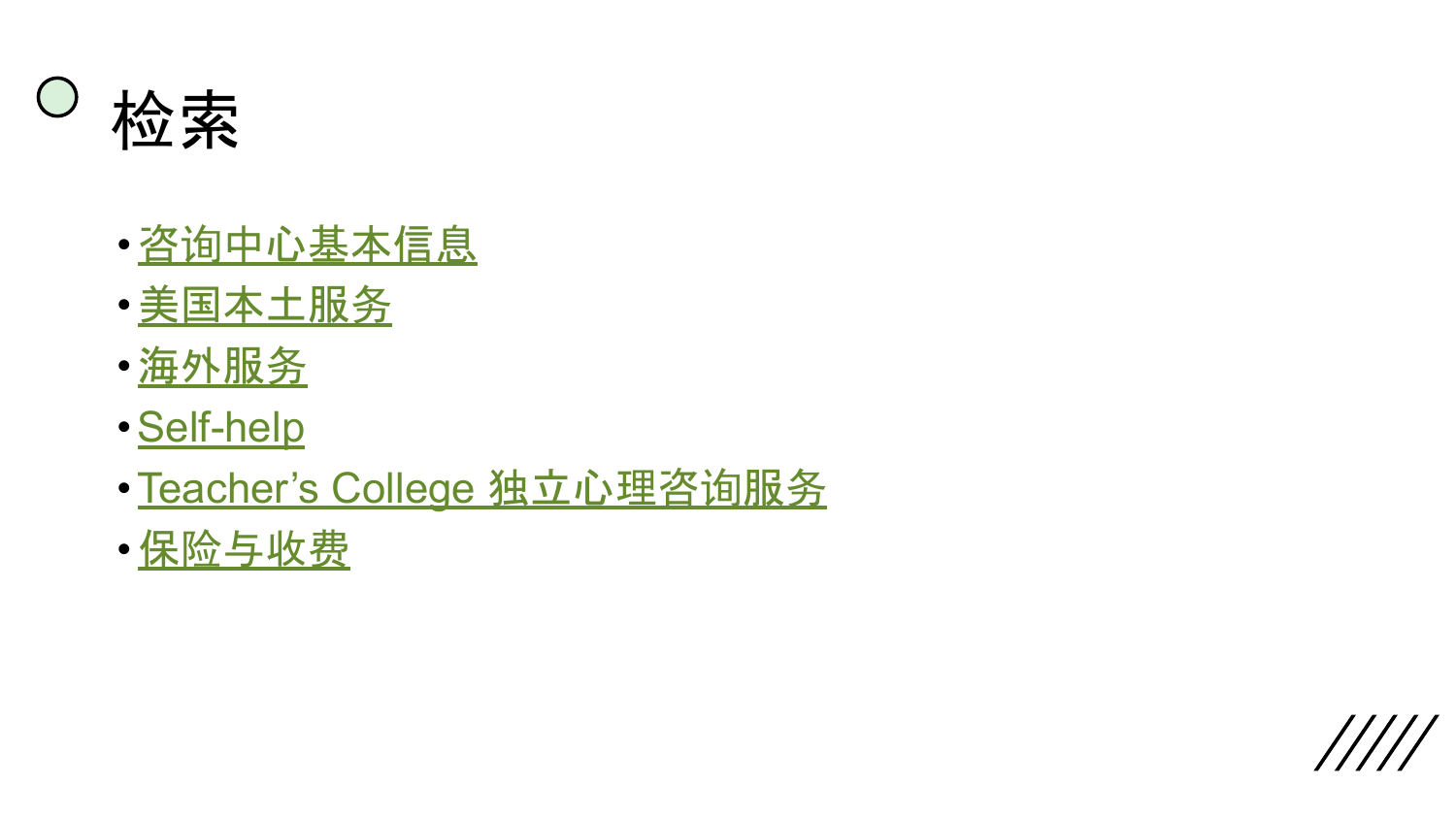<span id="page-2-0"></span>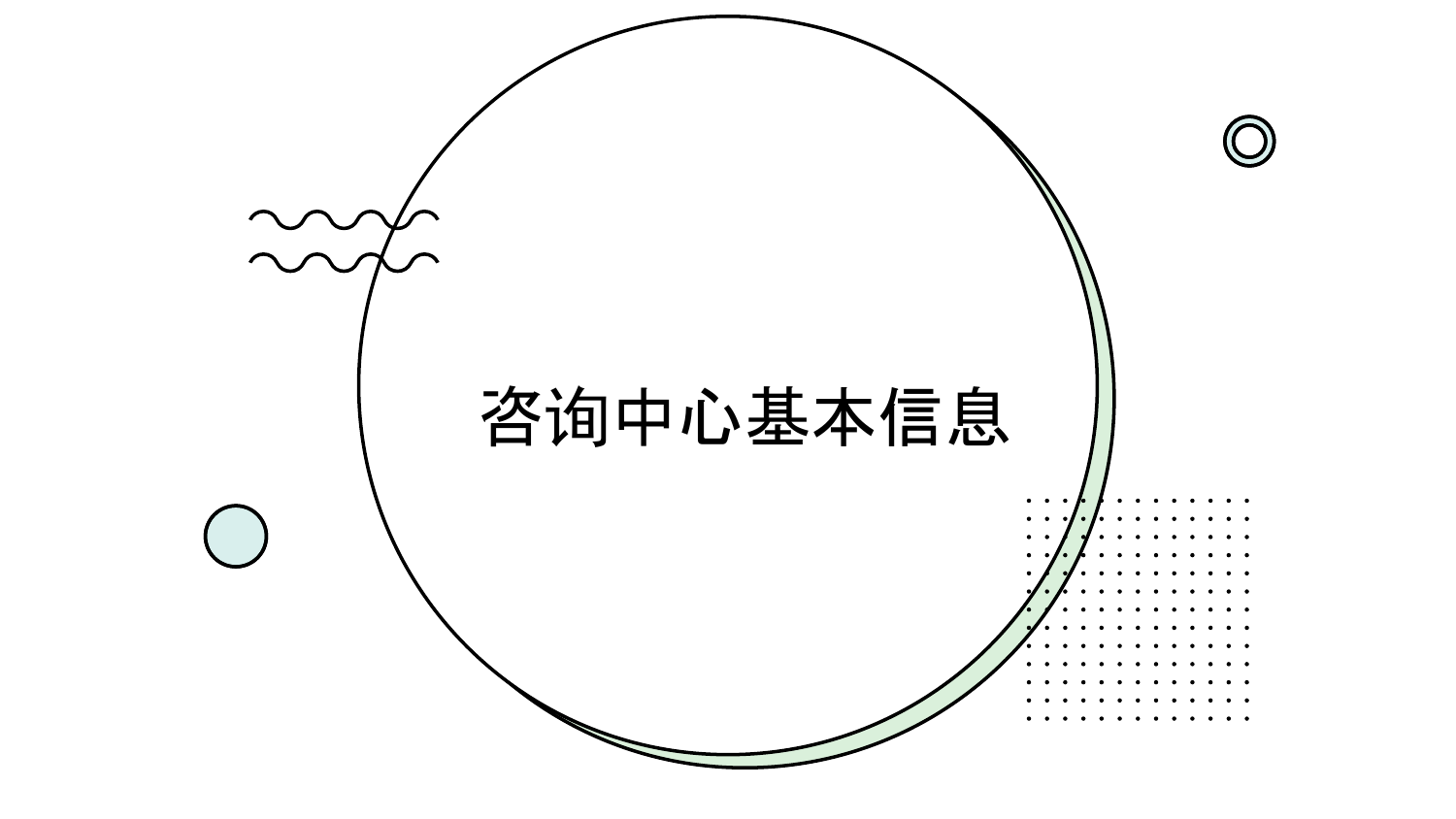- •电话 (普通或紧急情况<u>) :[212-854-2878](#page-1-0)</u>
- •主要办公地址: Alfred Lerner Hall, 5th and 8th Floors 2920 Broadway, MC 2606 New York NY 10027
- •咨询中心网址: [https://health.columbia.edu/content/counseling-and-psychologic](https://health.columbia.edu/content/counseling-and-psychological-services) [al-services](https://health.columbia.edu/content/counseling-and-psychological-services)

[回目](#page-1-0)录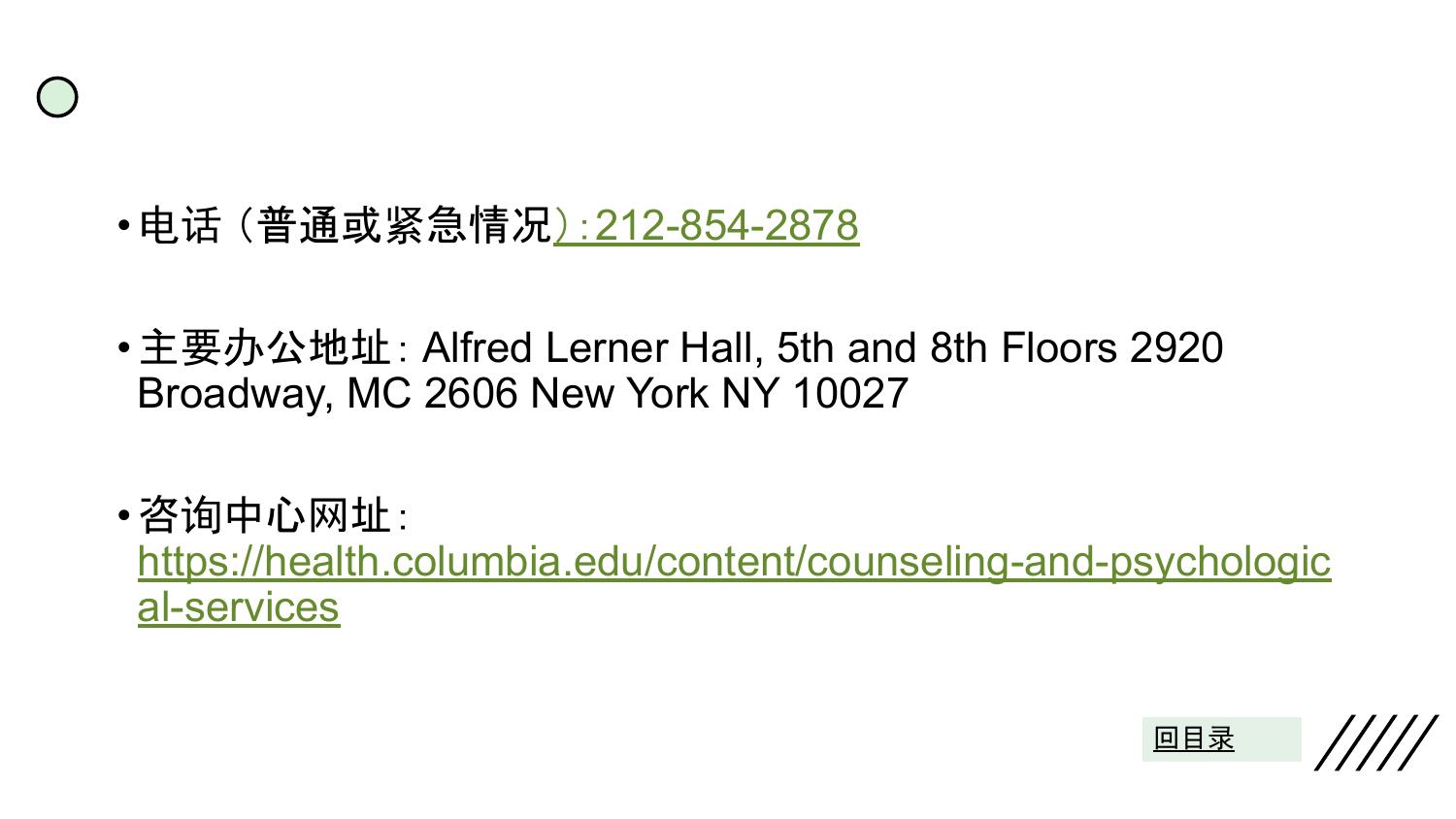<span id="page-4-0"></span>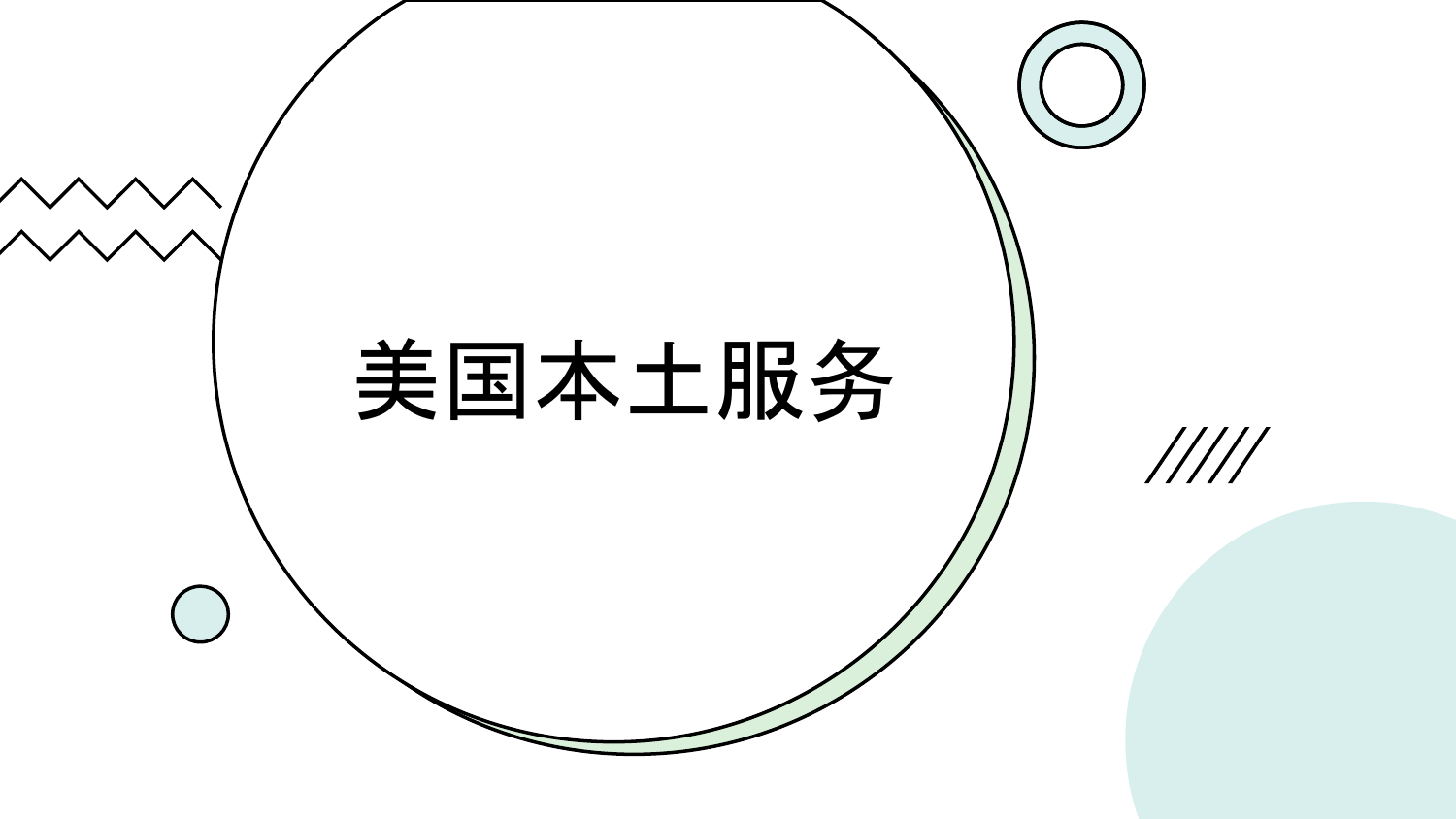校内咨询

- **•** 咨询主要目的:通过提供不限次数的短期心理咨询服务,帮助学生解决个人心理问题(突发状 况,压力过大,处理方法不得当 等)
- **•** 预约咨询请拨打:212-854-2878
- **•** 办公时间: Monday-Thursday, 9:00 AM to 6:30 PM and Friday, 9:00 AM to 4:30 PM.
- **•** 咨询流程:第一次咨询中,咨询师会向来访者询问他/她的想法,并与来访者一起确定最佳治 疗方案。一般咨询时间为45分钟。

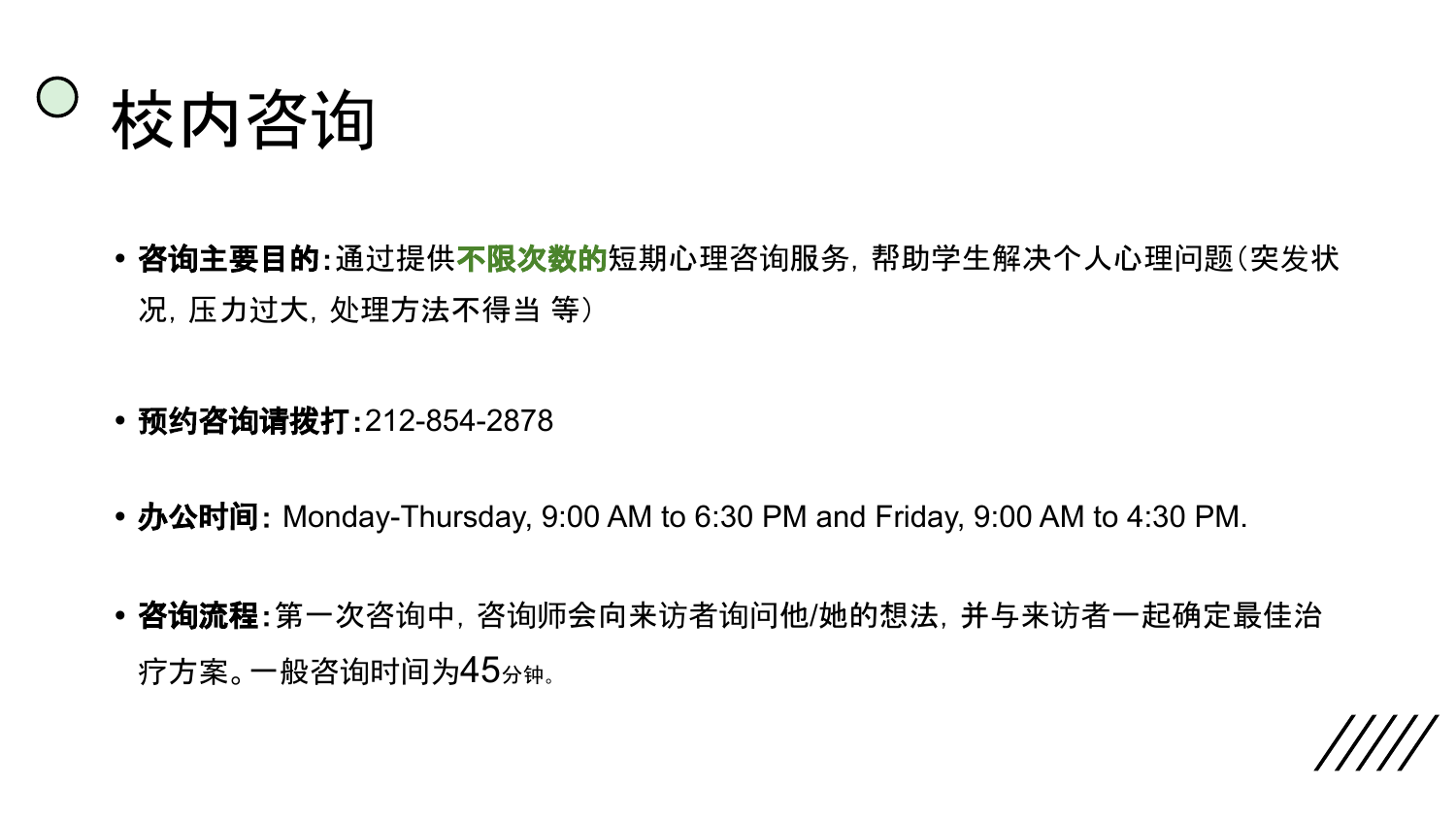# 关于校内咨询,你需要注意……

- 仅为当前身处美国的学生提供
- 学校的咨询中心仅提供短期的咨询服务。
- 若长期或需要更有针对性的服务可以通过学校做referral,寻求校外心理咨询服务

Link for referral: <https://health.columbia.edu/content/referral-campus-mental-health-treatment>

请注意:如果enroll了学校的保险,是必须要学校提供referral的

- 有些学校咨询师提供普通话服务,且对国际生了解颇深,来访者可以自行选择心仪的咨师。
- 这里是哥大提供的咨询师职员表:

[https://health.columbia.edu/content/counseling- and-psychological-services-directory](https://health.columbia.edu/content/counseling-and-psychological-services-directory) [回目](#page-1-0)录

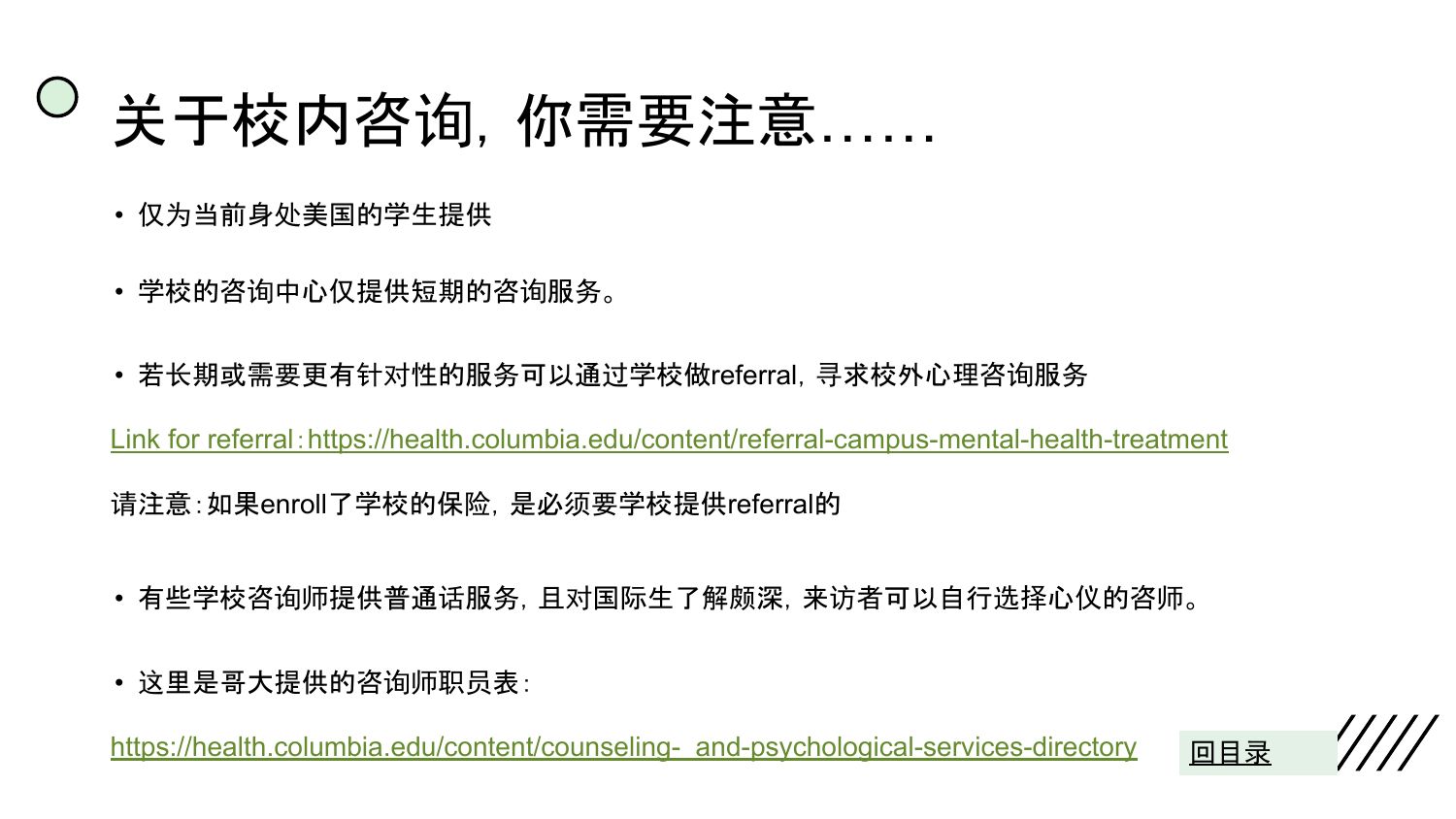<span id="page-7-0"></span>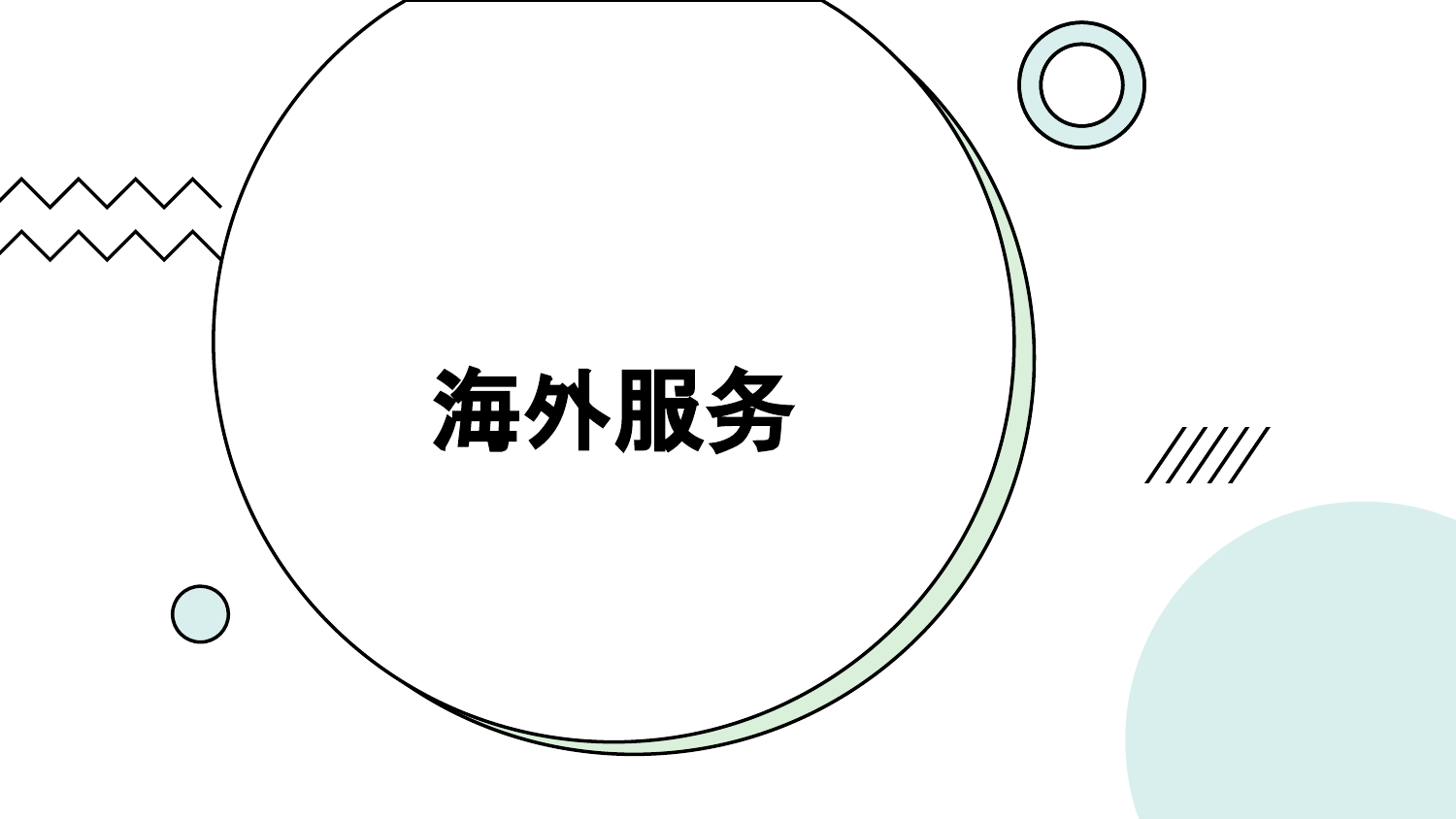

• 你可以使用 "Columbia University"作为学生码使用此网站 [https://www.advantageengagement.com/1006/login\\_company\\_](https://www.advantageengagement.com/1006/login_company_sap.php) [sap.php](https://www.advantageengagement.com/1006/login_company_sap.php)

- 在网站提交Contact a counselor Web Form 会有咨询师再 联系来访者
- 网站上也提供了咨询师热线 美国境内: 833 613 0979 美国境外:+1 919 873 5963

该网站涉猎 Parenting, Aging, Balancing, Thriving, Living, International 。

网站会提供给来访者相关文章,常见问题及 解答, 视频, handbook, online seminar, Medline, test/screening 等等自助工具。

注意: Support For Student Wellbeing 网站目前 只提供英文服务。



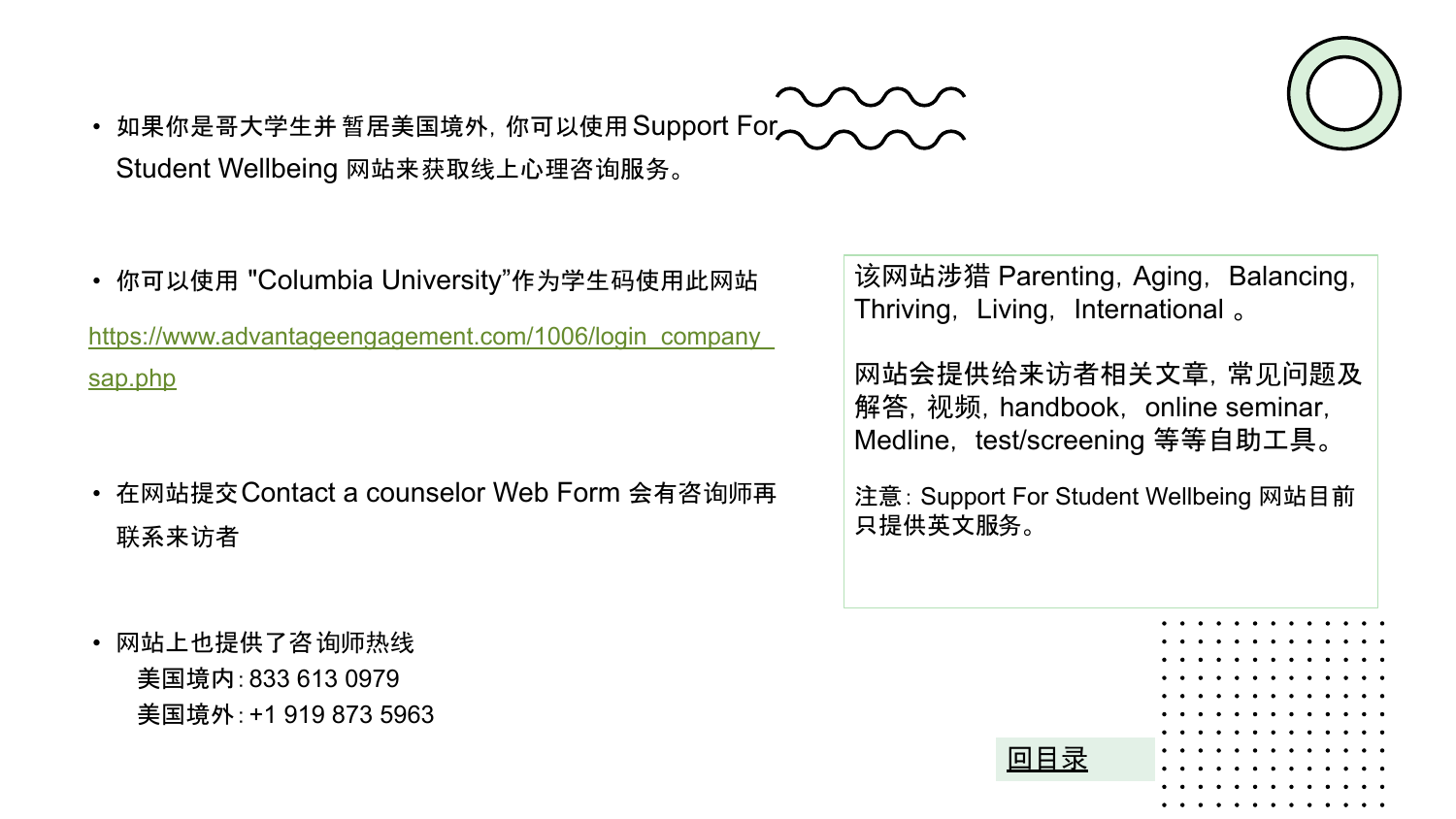<span id="page-9-0"></span>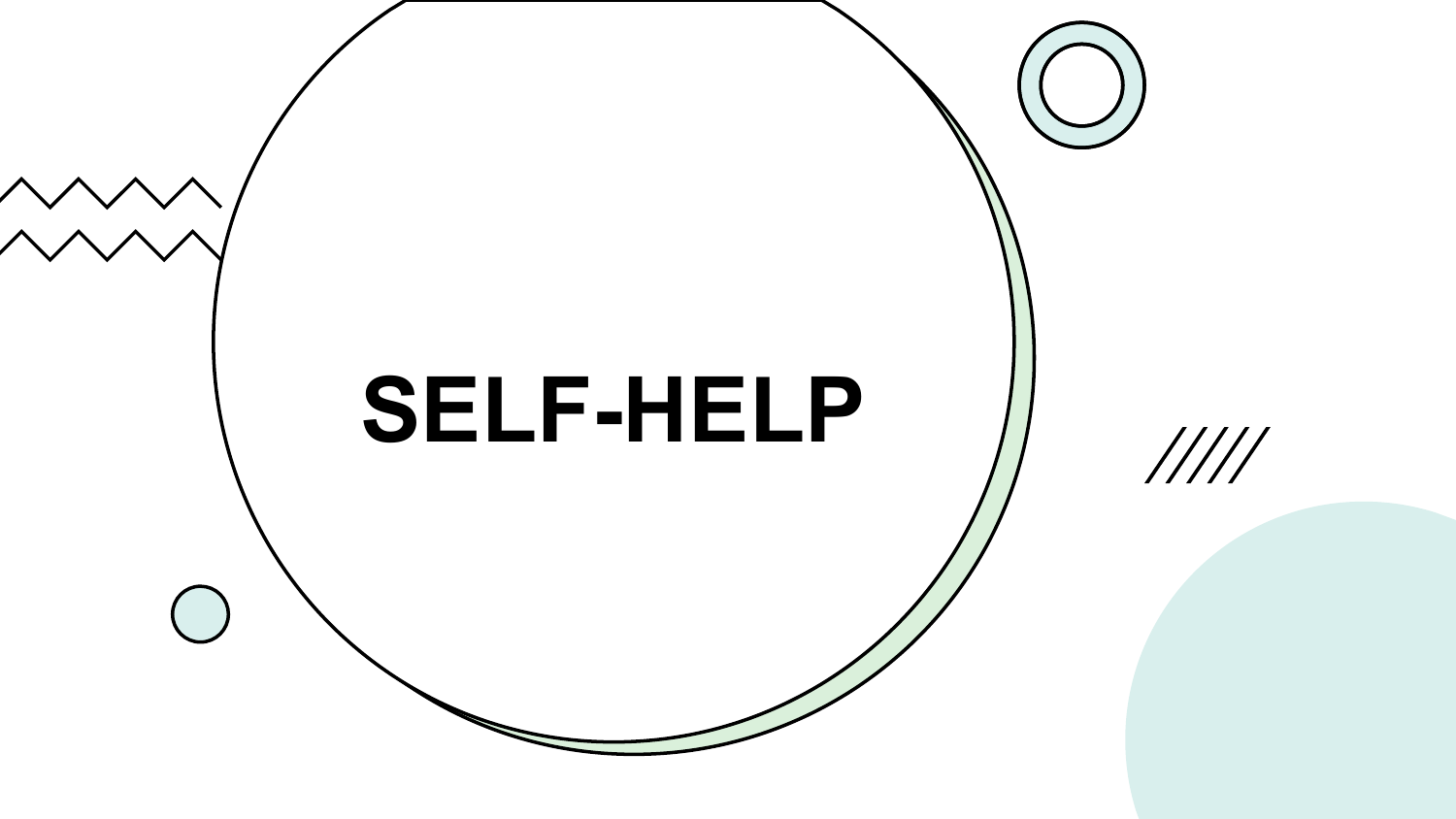

# Coping Tools

- **• Sexual Violence Response** :24/7 全年无休。拨打SVR 热线 :212-854-HELP (4357).
- 以下网页还提供了NYC community 提供的各种心理咨询服务的电话和 短讯号码。项目包含mental support, LGBTQ, suicide prevention, SAHMSA (substance abuse and mental health service administration resources)Disaster Distress, gambling, violence, parenting, mindfulness resources, life skills。 <https://health.columbia.edu/content/coping-tools>
- **• Ulifeline** :提供包括抑郁,焦虑,进食障碍和酒精及药物滥用四个 测试;如果填写时填写了学校名称,该网站会为测试者提供学校的 资源信息 <https://health.columbia.edu/content/ulifeline>

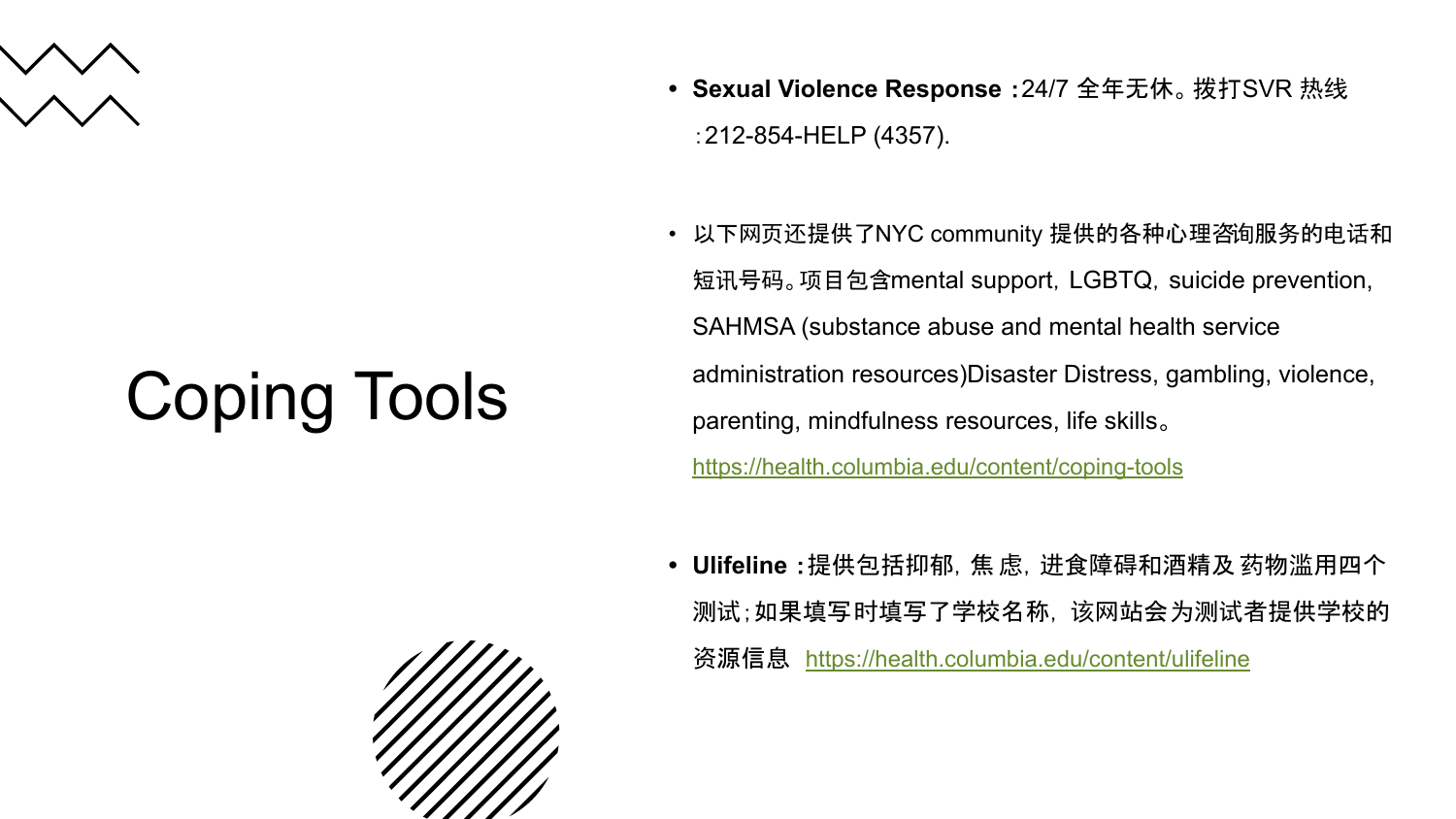

#### **Supporting Groups**

- 除了常见的心理咨询,学校还提供了各种题目的virtual support groups, 均通过Zoom进行。
- 以下网址提供2021年时间表

:<https://health.columbia.edu/content/support-groups>

#### **Relationships**

网站内提供了关于Academic, Friendship, Roommates三种 关系的许多评估标准与建议。

https://health.columbia.edu/content[/relationships](https://health.columbia.edu/content/relationships)

Support Groups & Relationships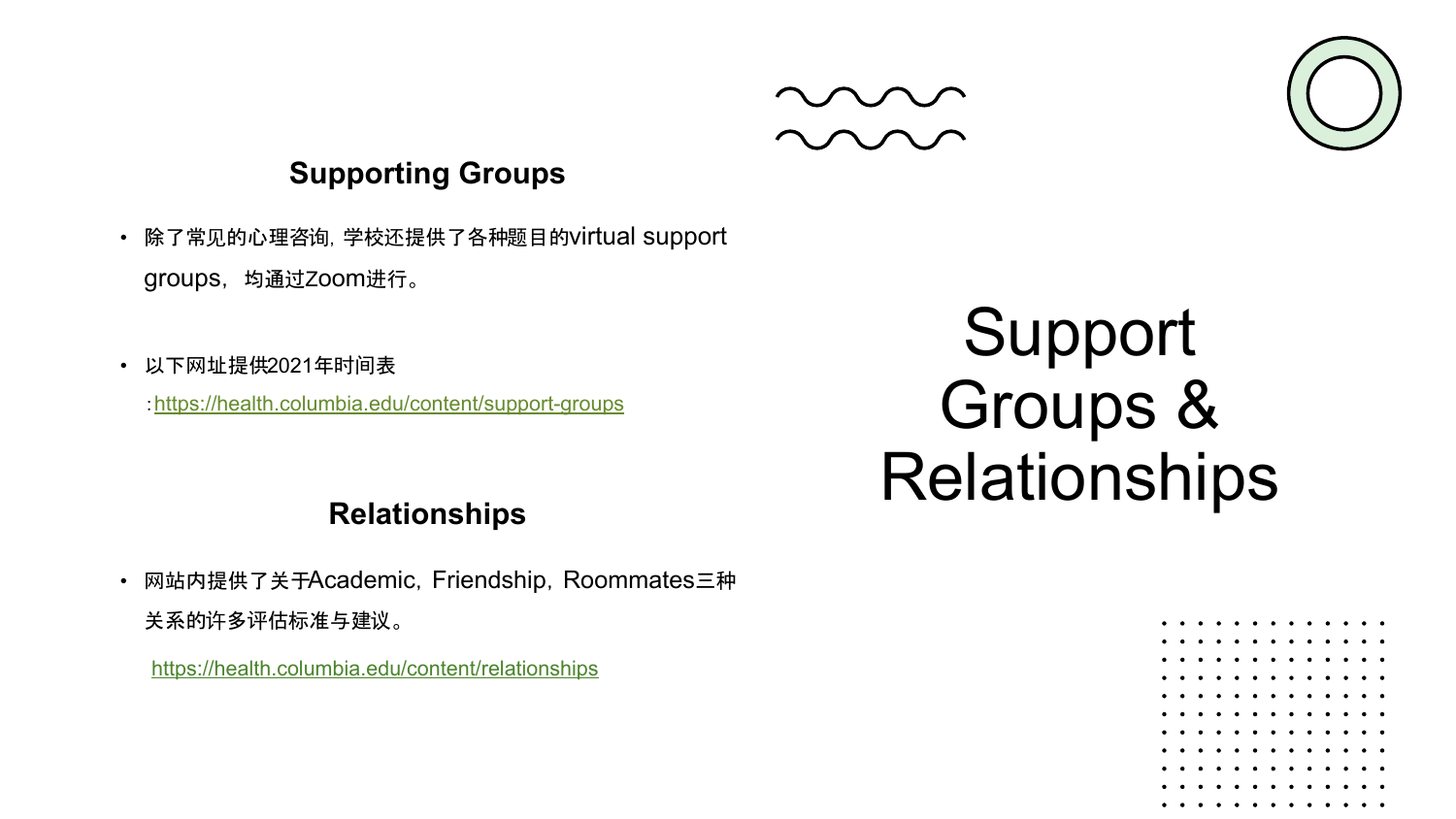

• 网站内包含各种 alcohol/drug use

disorder的简介和 自评量表和处理办法。

## **Alcohol and Drug Abuse**

Alcohol: <https://health.columbia.edu/alcohol>

Marijuana: [https://health.columbia.edu/conte](https://health.columbia.edu/content/marijuana) [nt/marijuana](https://health.columbia.edu/content/marijuana)

**Other Drugs**: [https://health.columbia.edu/content/ot](https://health.columbia.edu/content/other-drugs) [her-drugs](https://health.columbia.edu/content/other-drugs)



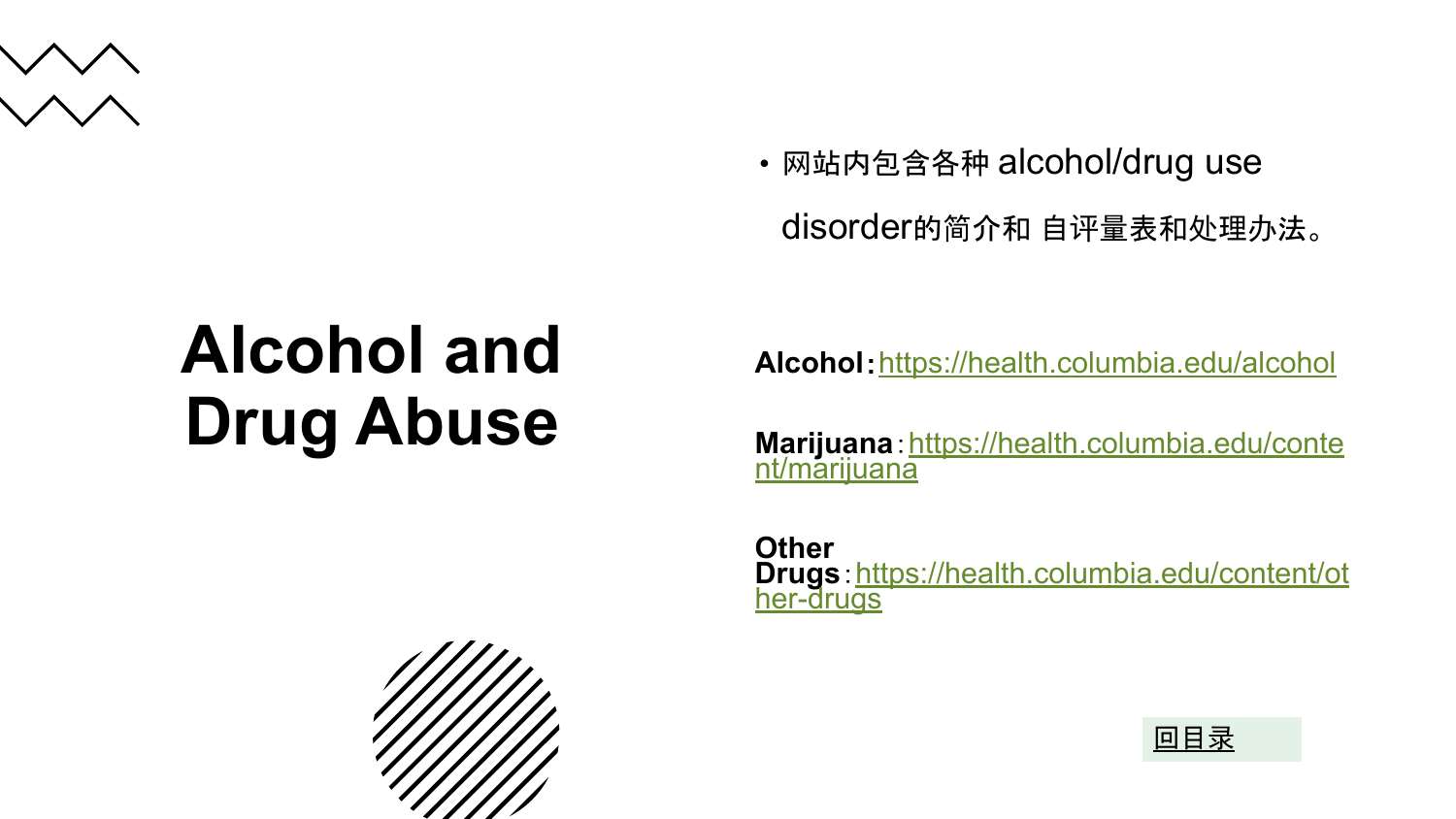<span id="page-13-0"></span>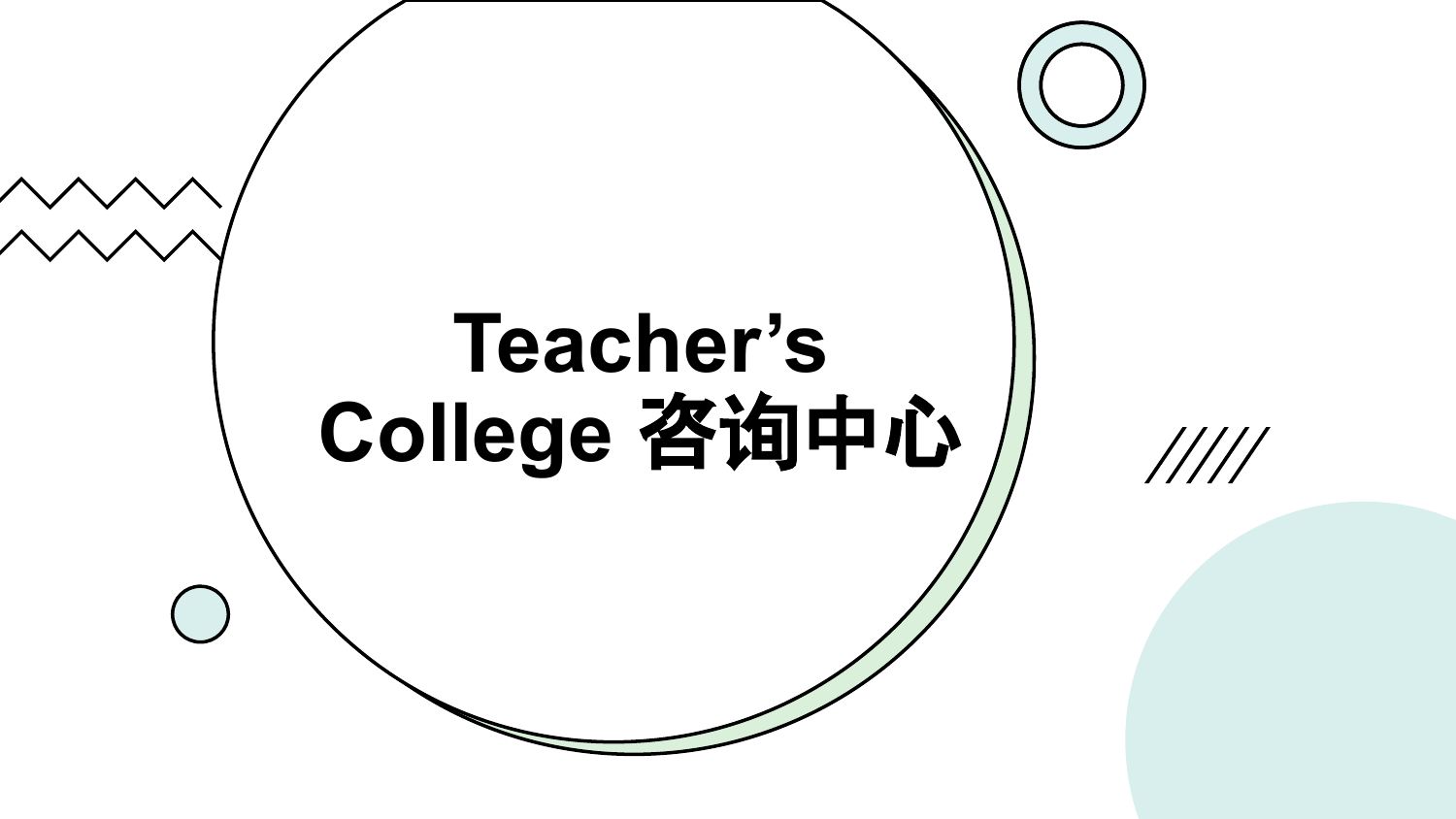• Teacher's College的咨询系统不同于主校区的Counseling and Psychological Service (CPS),是名为Student Support & Counseling (SSC)的独立系统。

**<https://www.tc.columbia.edu/studentwellness/services/mental-health--counseling/>**

- **•** 适用人群:不能及时得到长期心理治疗,或者正在等待接受 长期治疗但急需帮助的TC 学生。
- **•** 地址:Thorndike Hall in room 166 on the first floor
- **•** 工作时间:Mondays 9am-5pm, Wednesdays 9am-3pm and Thursdays 9am-11am *(subject to change).*
- **•** 收费:所有SSC团队提供的服务为免费

注意:所有服务需联系 studentwellness@tc.columbia.edu 或拨打电话212-678-3175 进行预约

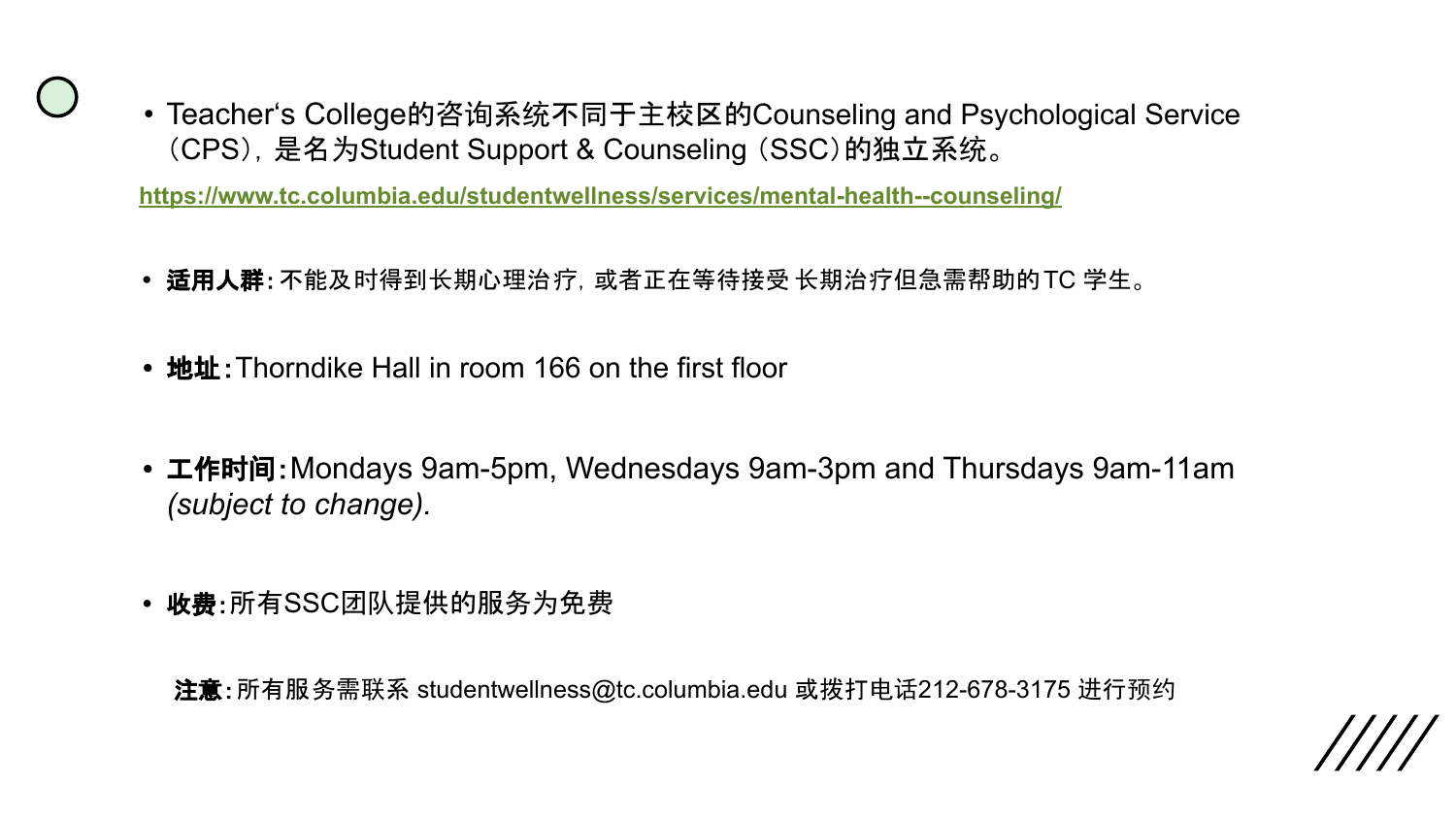咨询服务详情

- 提供短期咨询服务(十次及以内),咨询服务不属于治疗。每次咨询时长 :40-50 分钟
- 提供校外心理咨询服务的referral
- SSC提供的其他资源:服务形式与主校区基本类似,具体细节详见网站 https://www.tc.columbia.edu/studentwellness/resources/for-students/

[回目](#page-1-0)录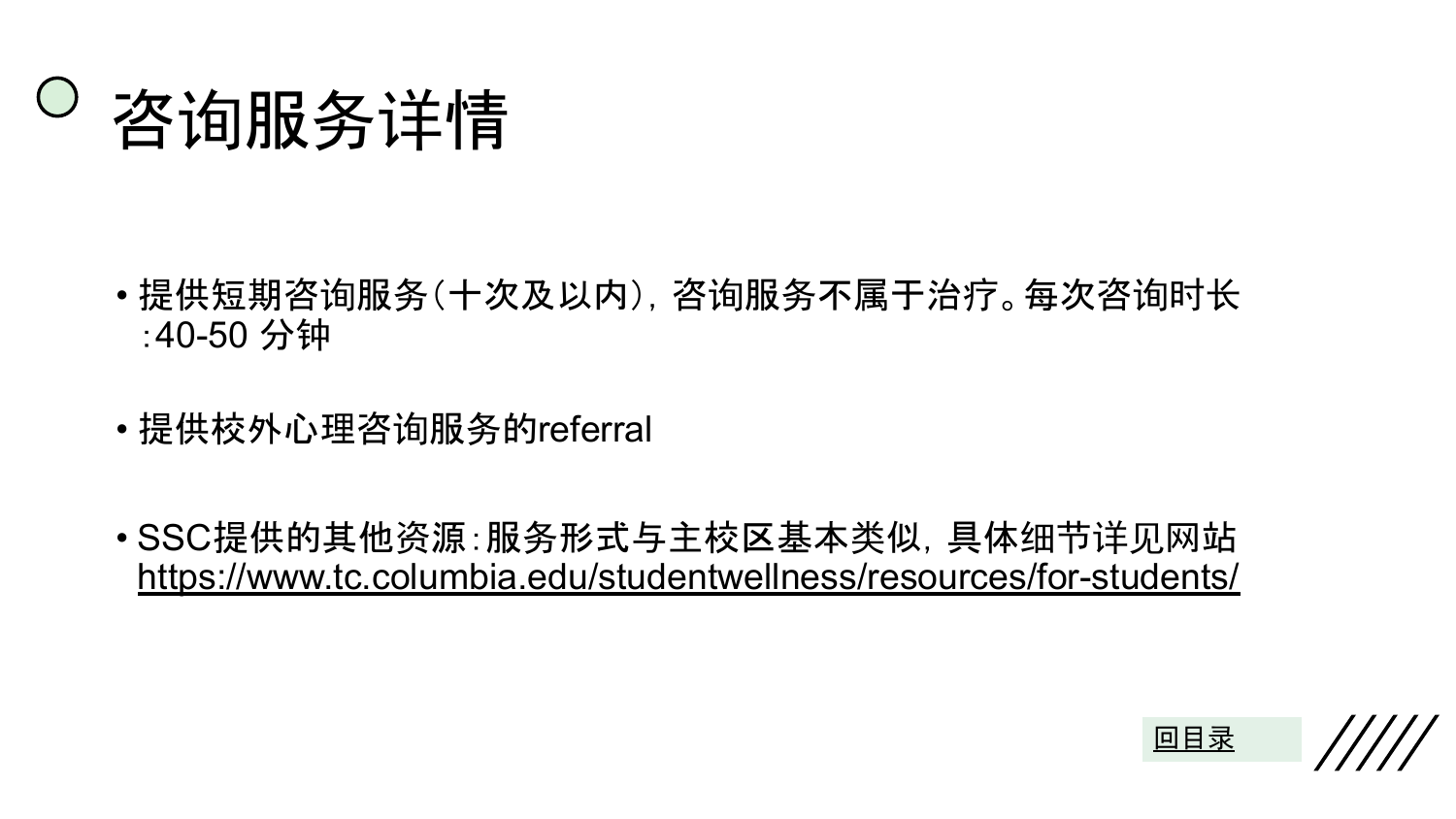<span id="page-16-0"></span>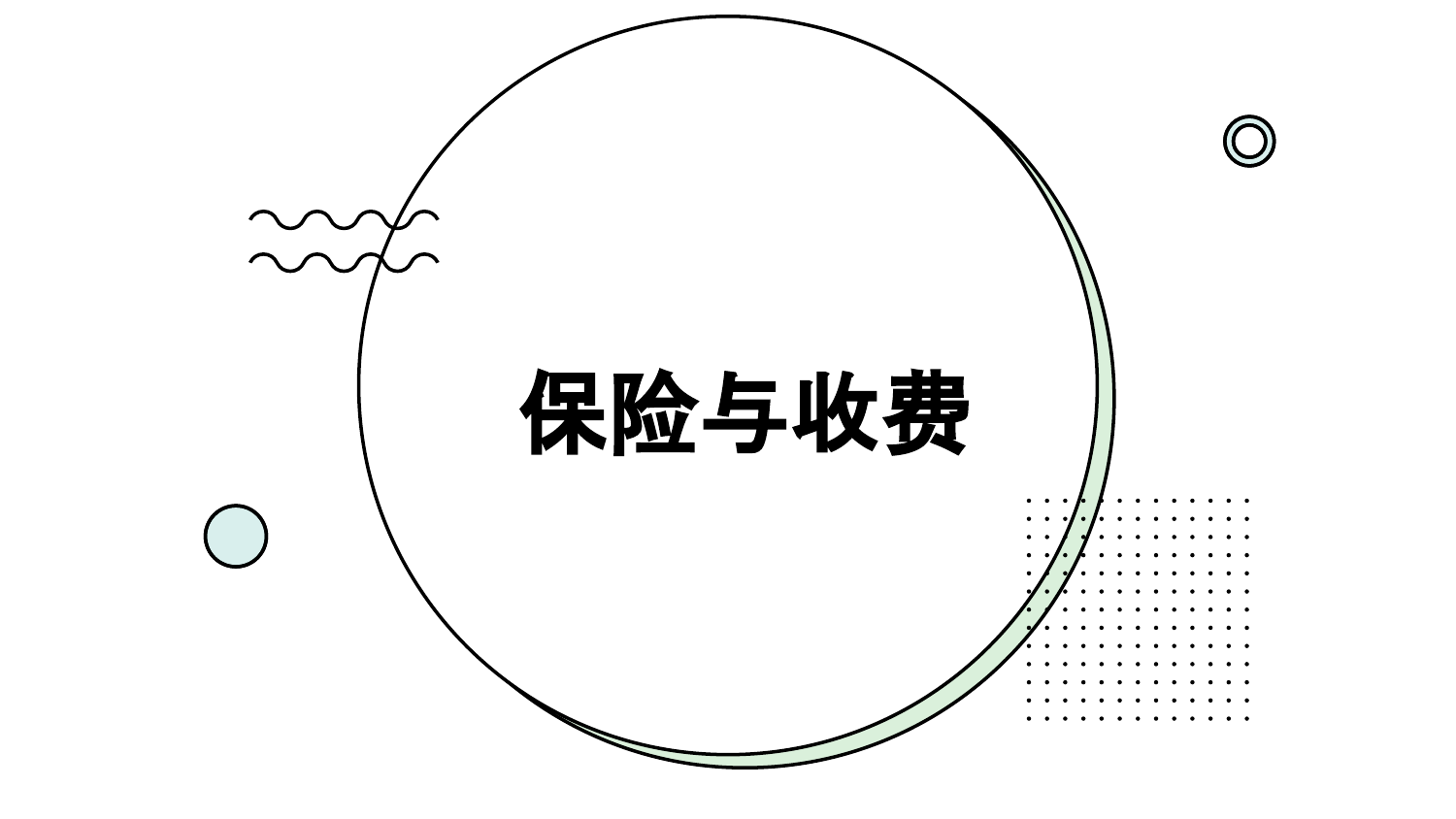- 哥大国际生、住学校宿舍或者是full time(12 credits)必须支付 Columbia Health Fee,它覆盖 了Columbia Health的所有服务 包括心理咨询服务。
- 需注意的是Columbia Health Fee和保险不是同一件事;学校还有单独和Aetna合作的学生保 险,可以覆盖大部分Aetna network下的咨询服务,有\$20的copay。

• 收费和保险详情请参考网站

:[https://www.tc.columbia.edu/insurance-immunization-records/health-insurance/columbia-](https://www.tc.columbia.edu/insurance-immunization-records/health-insurance/columbia-student-health-insurance/)

[student-health-insurance/](https://www.tc.columbia.edu/insurance-immunization-records/health-insurance/columbia-student-health-insurance/)

[回目](#page-1-0)录